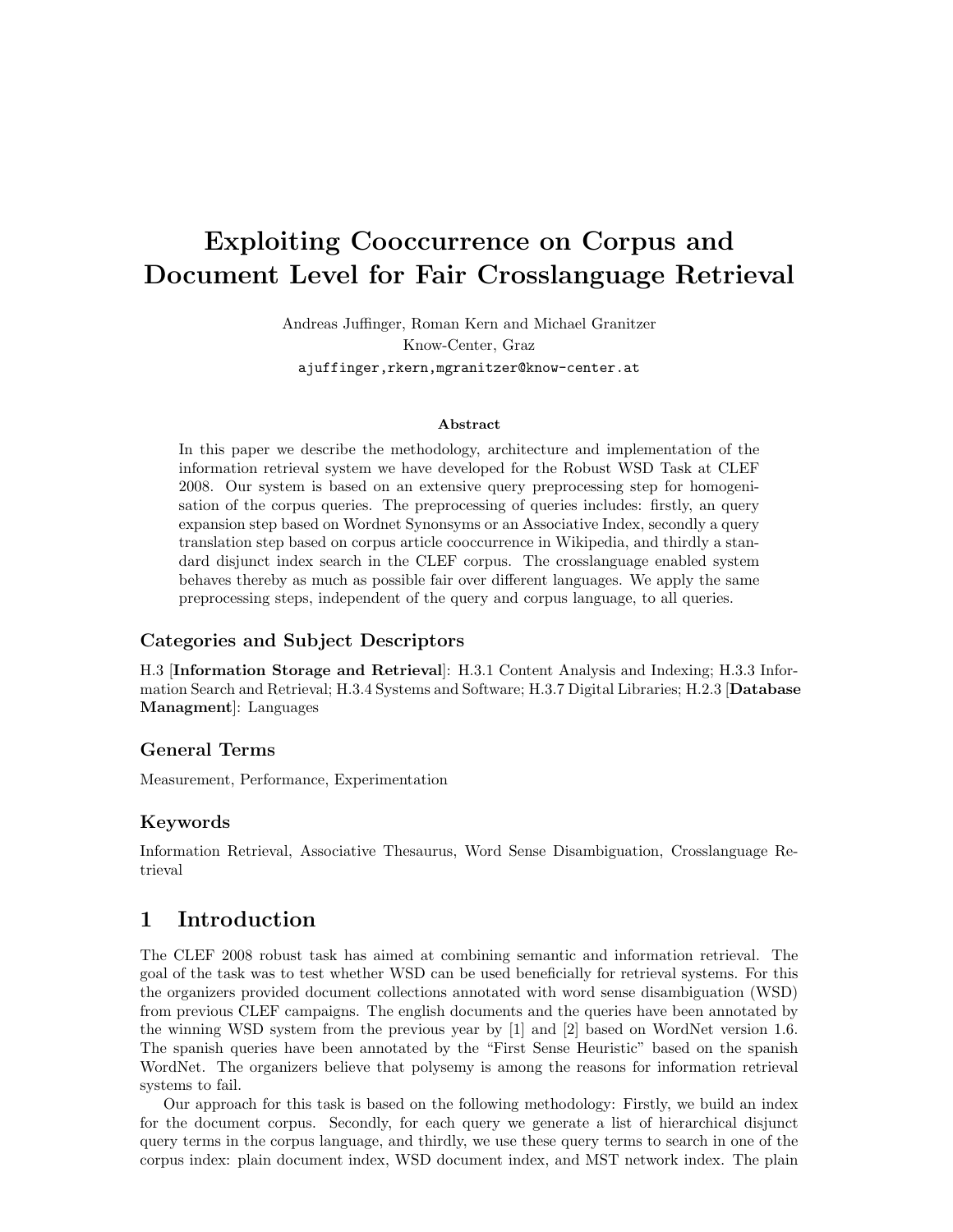document index was used to calculate the result without WSD information, the WSD document index to get the task result including WSD information and at last a the MST network index for retrieval with implicetly disambiguation for baseline comparison. Altough we have deployed only a single run from our system to the challange, we discuss the idea behind the whole system architecture and lessons learned also for the crosslanguage task.

In order to compare different translation and disambiguation strategies our goal was to provide a fair approach to crosslanguage retrieval: each query is preprocessed in the same way independent of the query and target language. In other words: the system aim was to build a cross language retrieval system which is fair across different languages Fig.  $1(a)$ . The positive bias for English queries, resulting from their formulation in the corpus language, is reduced yielding to more comparable, more fair results between different languages.

Within our retrieval system we exploit cooccurrences on corpus level to achive thid fair cross language retrieval under these conditions. For the experiments in this task we used the English and Spanish Wikipedia<sup>1</sup>. For the mapping between the articles from one language to the other language we have extracted the cross-language links between the spanish articles and their english counterparts. Every query was then processed as shown in Fig 1(b): Firstly, we queried the Wikipedia index in the query language. Secondly, we used the appropriate english articles to extract significant english query terms. Thirdly, we used these query terms to query one of the CLEF indexes (see Sections 2.3).



Figure 1: Retrieval Methodology

The remaining contribution is structured as follows: Section 2 provides an overview on our system in terms of index structures and methodology used. Section 3 details the query processing technique which is at the heart of our approach. Results are outlined in Section 4 and Section 5 concludes this contribution with an future outlook.

## 2 System Architecture

The whole system is based on a number of different indexes as shown in Figure 2. The Multilingual Wikipedia Index and the Associative Index apply thereby at the query preprocessing layer and the Plain, WSD and MST Index are the different indexes of the task corpus data. The whole system was implemented in Java, based on the Apache Lucene<sup>2</sup> text search engine library. This search engine library provides a high performance text retrieval engine for arbitrary, configurable indexes.

 $1$ http://www.wikipedia.org

 ${}^{2}$ http://lucene.apache.org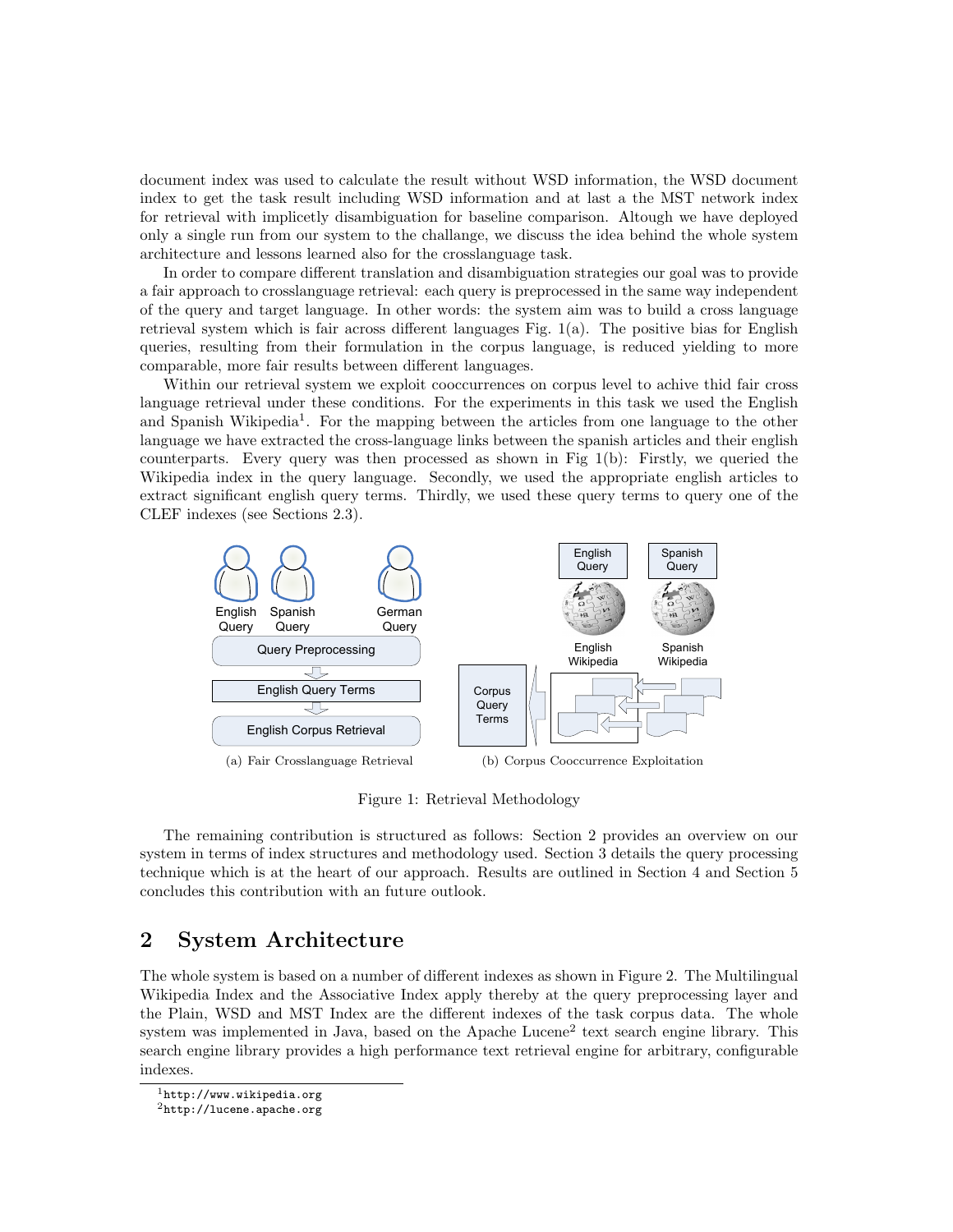

Figure 2: Sytem Architecture

## 2.1 Statistical Corpus Analysis

For statistical corpus analyse we have developed a dictionary modul in Java. The calculation of term weighting functions like TFIDF[4, 6] or BM25 TFIDF[5] is very data intensive and one needs many statistics from the dictionary. To calculate these weighting functions as well as to reveal other term statistics from the corpus we have tuned our dictionary to fit into memory. A simple implementation with a single document term matrix is unfeasable, due to the fact that this matrix would have a minimum size 80 bill. cells, 160000 articles multiplied by at least 500000 terms. Our implementation exploits the sparsity of the document term matrix and stores therefore only the term vectors per document. A first implementation based on java.lang.String revealed, that most of the memory is used to store the terms, Fig. 3(b) triangle trajectory. For calculating the statistics it is not necessary to store the terms text and therefore we implemented a disk based mapping from strings to integer values and we hold only these integer ids in memory with the effect of a tenth memory usage: Fig. 3(b) squares trajectory. With this approach we have been able to calculate all statistics in memory but with the drawback of complex reconstruction of human readable document term vectors. Due to the fact that every Java object needs at least 16bytes of memory, and strings are represented in UTF16 (4bytes per character) we decided to store the terms as UTF8 in byte arrays. The average length of the terms in this corpus is 6 characters what leads to an average term size of 6 bytes (nearly no non ascii characters occurre in english texts). Note that an integer always needs 4 bytes, so the overhead of storing the terms in byte arrays is 2 byte per term and therefore about 2 megabytes for a million terms. One can see in Fig. 3(b) diamond trajectory, that this approach is competitive with the integer id approach but with the advantage of holding all information in memory for fast document term vector reconstruction.

## 2.2 Query Preprocessing Indexes

As discussed in the introduction we perform query preprocessing on every incoming query independent of the query language. The indexes we have build for query preprocessing are the Multilingual Wikipedia Index and the Cooccurrence Association Index.

## 2.2.1 Multilingual Wikipedia Index

One important component of the system is the multilingual Wikipedia index. This index is created using the English and Spanish Wikipedia data. If an article is available in both langugae versions it is added to the multilangual Wikipedia index and an internal reference between the english and spanish text is created. Thus it is possible to search in one language and retrieve the article in the other language. To build this index the public available XML dumps are parsed and indexed. No special treatment was applied to the article text. The MediaWiki content was indexed as is without processing, stemming or stop-word removal.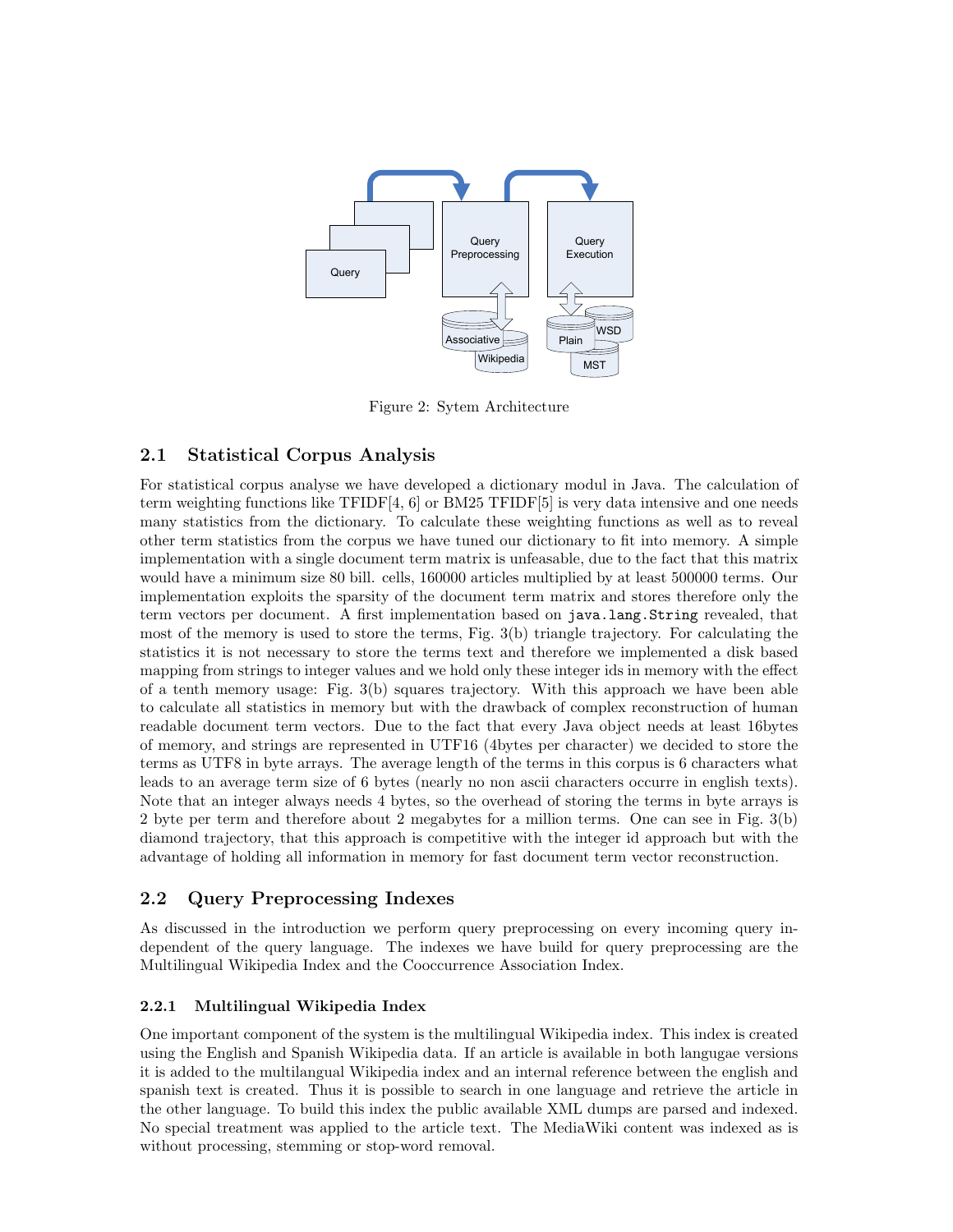#### 2.2.2 Cooccurrence Association Index

One standard procedure applied for query expansion is the usage of term cooccurrence statistics. This approach calculates a weigthing scheme between terms based on their cooccurrence within all documents of an corpus. The basic rationale behind this calculations is the assumption that statistically significant cooccurrences have a good chance to be synonyms[3].

The cooccurrence network in our system is based on the Wikipedia multilingual index. For each language of this corpus (english and spanish) a separate term-term network is computed. The weights between terms are calculated by using an similarity measure based on the cosine similarity. Only cooccurrences within a predefined token vicinity are used and additionaly the distances between two terms within an Wikipedia article also contribute to the term similarity weights. Each term-term network is then stored in an associative index for fast retrieval of adjacent terms.

### 2.3 Robust Task Retrieval Indexes

In this section we describe the different indexes we have created to retrieve the news articles from the CLEF corpus. Each of the following CLEF index contains all documents from the Los Angeles Times (1994) and Glasgow Herald (1995) dataset. From the documents only the content was processed, title or other metadata has been ignored.

#### 2.3.1 Plain Document Index

For the plain text variant, the data has been processed by the default Lucene indexing chain. The newspaper plain text has been tokenized by whitespaces and then transformed to lower case. The dictionary containes about 600000 terms and tokens and the overall index uses 3.4G disk storage. The analysis of the term dictionary revealed a interesting artefact of the corpus in the vocabulary growth function. One easily discover that there are two different underlying datasources for the corpus (see Fig.  $3(a)$ ) - the LA Times (1994) and the Glasgow Herald (1995) with a slightly different vocabulary. A growth function for a homogen corpus would look like a single continous growing logarithmic function without an inflexion point. The reason for this inflexion point is the addition of two different logarithmic functions - one for each newspaper. The reason for the different logarithmic functions is the cultural difference and therefore a different word pool between Scotland and California.



Figure 3: Corpus Growth Functions

#### 2.3.2 WSD Document Index

For the word sense disambiguated variant, we used the available WSD information to compute the synonyms for the document terms. To maximize the impact of the WSD information we decided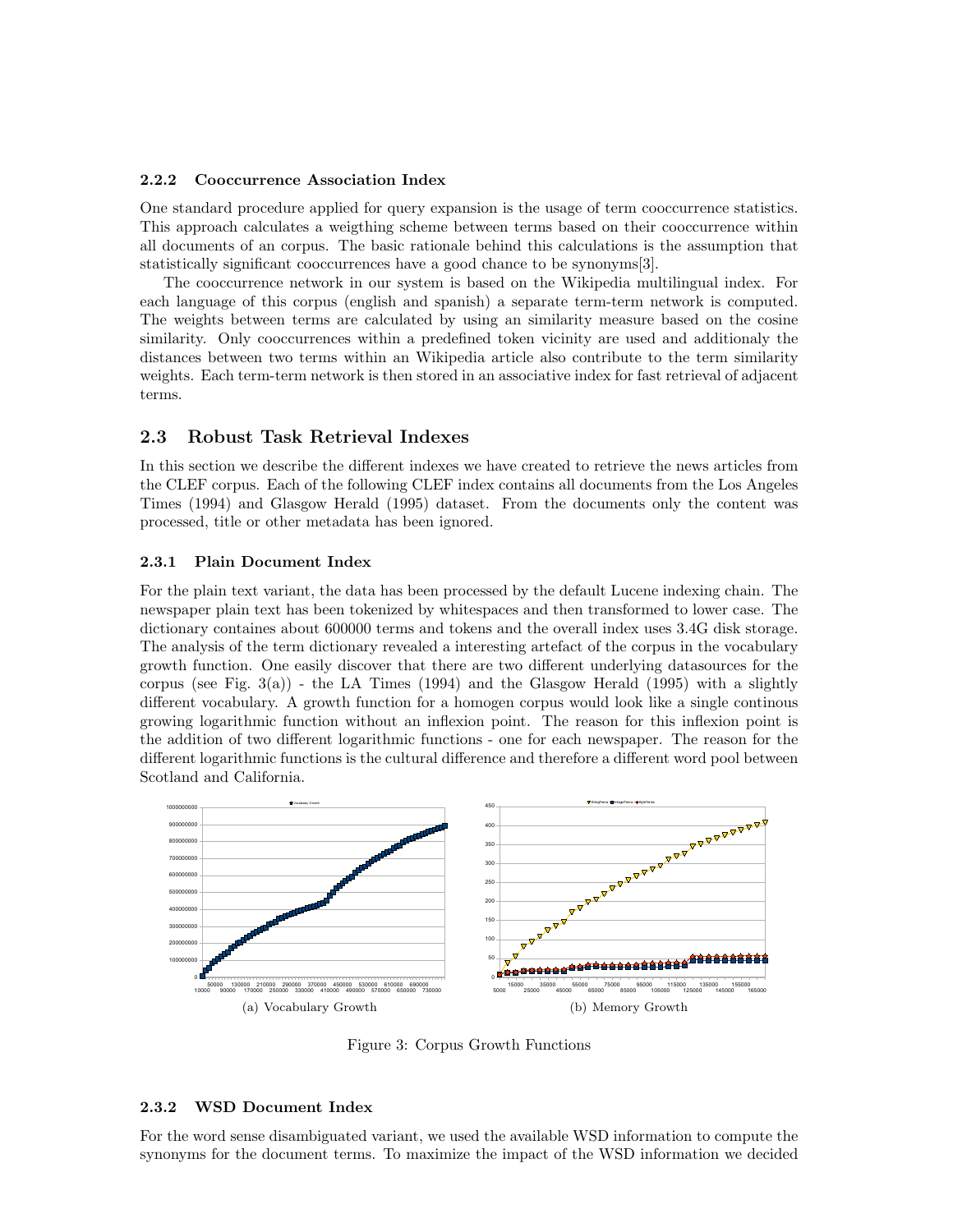to only take the WordNet Sense with highest WSD value from the data if the term was annotated with more than one sense. All found synonym terms were indexed at the same position within the document as the original term to prevail phrase queries. Simply speaking, the Lucene index is a document term matrix. Each document is thereby represented as a vector of terms. Lucene does further allow to put more than one term on every term vector position. All terms on the same position are then transparently interchangeable. For example the term baby and the synonym infant indexed on the same position makes it possible, that the phrase query baby food would retrieve all documents, where either *baby food* or *infant food* occurs as phrase. This behavior comes from the way as Lucene processes phrase queries: Firstly, all documents are searched with a "boolean and query" for all terms in the phrase. Secondly, Lucene retrieves the "distance" inbetween the terms within the term vector of all matching documents. Thirdly, if the "distance" inbetween the query terms is one, then the phrase matches. Thats the reason why terms at the same position are completly interchangeable in phrase queries. Again no additional processing other than case normalization were applied.

#### 2.3.3 MST Network Index

For the maximum spanning tree (MST) network index we extracted, based on the part of speach (POS) tags in the corpus, only nouns from each newspaper article. Note that the focus on nouns is necessary due to the fact that otherwise the following network calculations became inpracticable and nouns carry the most valuable information. After stemming and stopword removal we ended up with an adequate list of nouns per document. To identify significant cooccurring terms  $\alpha$ and  $\beta$  we test the statistical evidence by a chi-square test of independence for with the following contingency table (Tab. 1). The values A, B, C and D are the respective counts of the terms based on the scope: A the total number of terms in the corpus, B the number of occurences of the term β, C number of terms associated with the term  $\alpha$  and D the number of terms wich occure with term  $\alpha$  and  $\beta$ .

| Corpus Distribution       |  |
|---------------------------|--|
| Cooccurring with $\alpha$ |  |

Table 1: Chi-Square Contingency Table

Statistically significant tuples are then used to construct a document cooccurrence network. Each document is therefore described by a term network which contains only corpus significant term tuples where both terms occure in the document. At this level all term networks are fully connected if one takes all cooccurrences on document level into account. To prune the networks we used only the 50 top most tuples. Note that the tuple ranking is based on a corpus wide level and so the globally most significant tuples are used for each document and the fixed number of tuples leads to a corpus based "length" normalisation.

To index these networks it is necessary to serialize the term graphs into a term sequence. A general graph has no explizit start node, neither an intuitive walking strategy to visit every node. A solution to the travelling salesman problem (TSP) starting at a specific term, would lead to a reproducable term ordering, but the TSP is NP hard and therefore not computable in reasonable time. The serialization of trees is deterministic and so we transform the network in a tree and then serialize the tree in infix order. As a first heuristically transformation of the network into a tree we calculate the maximum spanning tree, based on the cooccurrence weights, of the term network. Note that higher weights stand for statistically more significant cooccurring terms. The resulting tree was then serialized in infix order starting by alphabetically lower node of the most significant term tuple.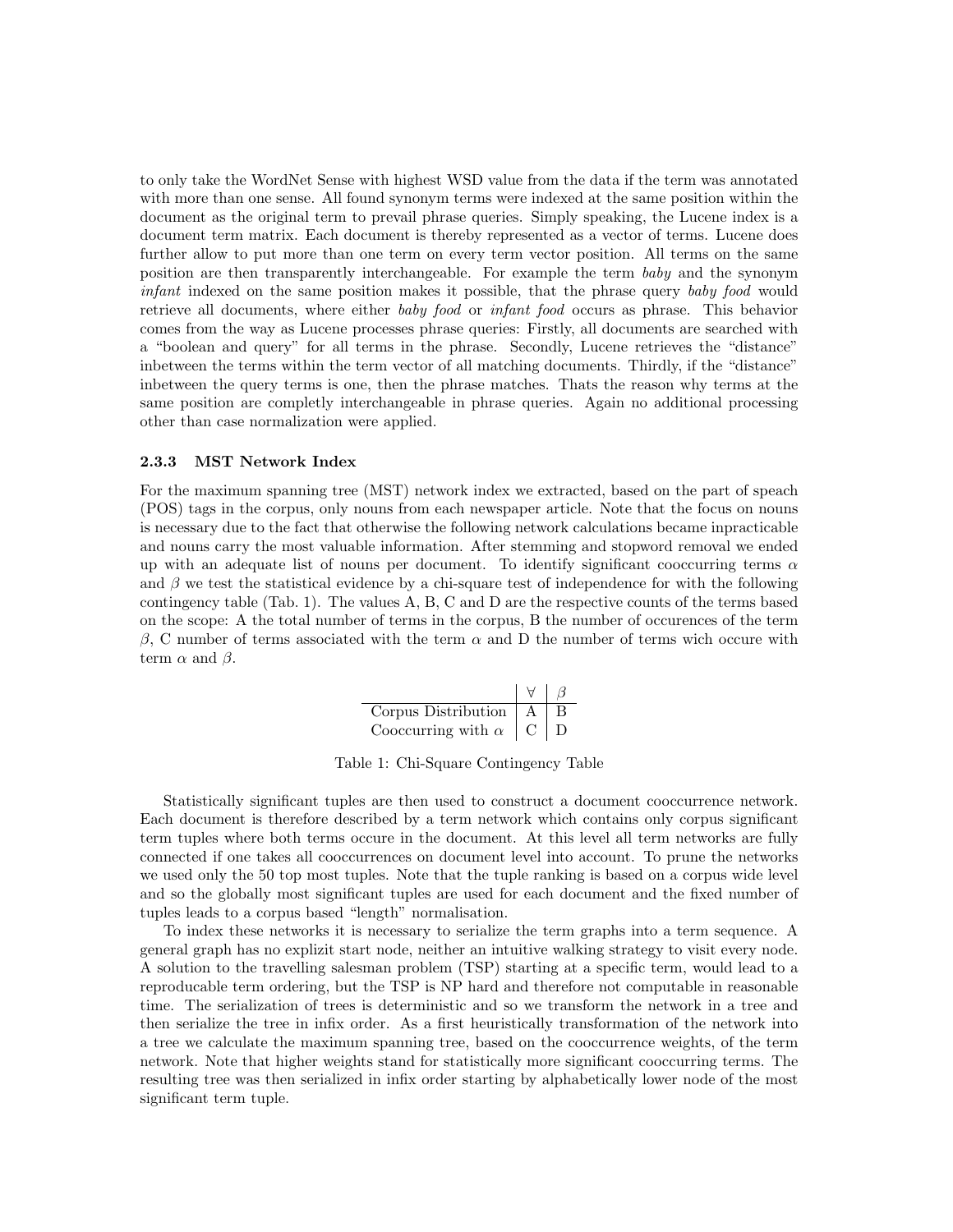## 3 CLEF Query Processing

Each query is first processed and special characters are removed, like for example interpunctation. Query terms that contain underscore charaters or terms enclosed with quotation marks are treated as phrases. For these phrases the word order is maintained throughout the whole process. After the tokenization process all query terms are removed that are found in a language specific stop word list.



Figure 4: Overview of the query processing

Directly after stop word removal, an optional query expansion step can take place. Depending on the configuration settings different query expansion strategies have been used. Examples for the expanded query terms are shown in Fig. 5.

## 3.1 Wordnet Query Expansion

The first query expansion strategy makes use of the available word sense disambiguation information. For each term that carries Wordnet synset annotations the synset with the highest score is selected. Only from this synset the synonyms form the query expansion terms. The synonyms for the spanish query terms were also taken from the english Wordnet thus no further translation processes were needed.

## 3.2 Associative Query Expansion

For the query expansion the individual terms are used as start nodes in the term network calculated from the cooccurrence associative index. Adjacent terms from this network were then included in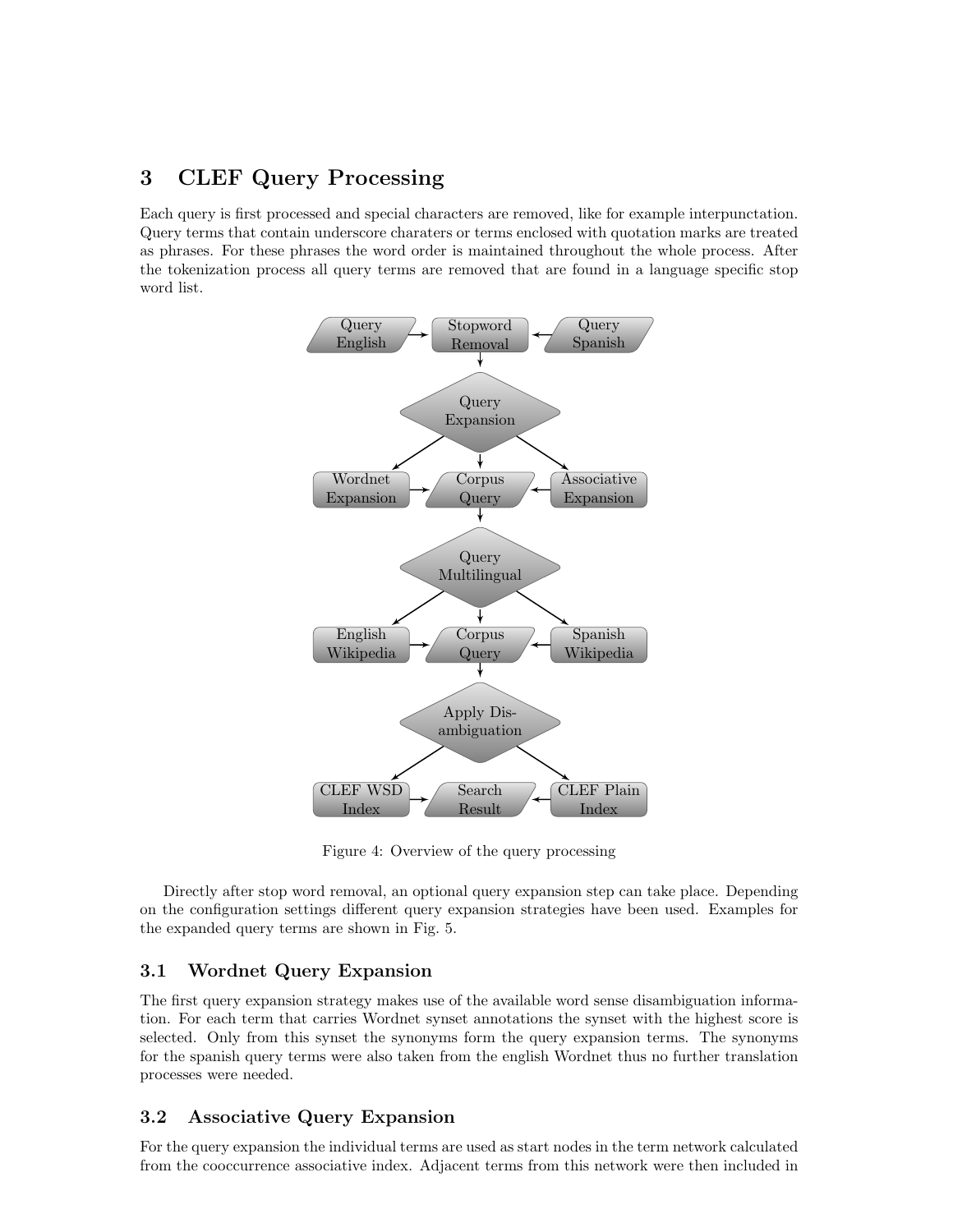

Figure 5: Query Process Tree

the query, restricted by thresholds: maximum number of terms and minimal similarity value.

One can see that the associative expanded query terms are quite different for the term report. The reason for this is that the associative results are computer generated based on cooccurrence statistics and the Wordnet expansion is based on human edited synonyms. Note that we have discovered, that for other terms the results are fully "overlapping" between the association and the wordnet method. Althought extensive evaluations are depending we are confident, that the association method is very helpfull for query expansion.

### 3.3 Query Translation

After the query terms has been preprocessed and optionally the query has been expanded by synonyms or cooccurrences, each query terms is translated to the search corpus target language. For this task. we have applied this processing to both spanish and english queries, even if the target language is english. This is done to achieve optimal fairness for each query language.

Each term forms a search query within the multilingual Wikipedia index restricted to the language of the query. From the search result set the ids and the score of the top 50 results were collected. Using these ids the english version of the Wikipedia articles are retrieved from the index. All term from these articles are extracted and a weight for each term was aggregated. The weight for each term were calculated using the score of the article multiplied with the inverse document frequency of that term. For all terms from all top articles the aggregated weight was used to sort the result terms. From this sorted list of terms the top 5 were selected and used to build the final query for the target index.

A major advantage of this approach is that it relies only on term distribution statistics to"translate" english and spanish terms into english query terms. No additional knowledge base, like an dictionary are used. Note that the presented results have been reached without extensive tuning.

#### 3.4 Search CLEF Articles

The collected and translated query terms, developed by the whole query preprocessing pipeline as shown in Fig. 4 with or without the optional query expansion and multilingual steps, are then used to build up a hierarchical disjunction query. Depending on the task either the index with or withoud WSD information was then searched with this disjunction query. The default Lucene scoring algorithm, based on TFIDF, was used to calculate the rank of the retrieved articles.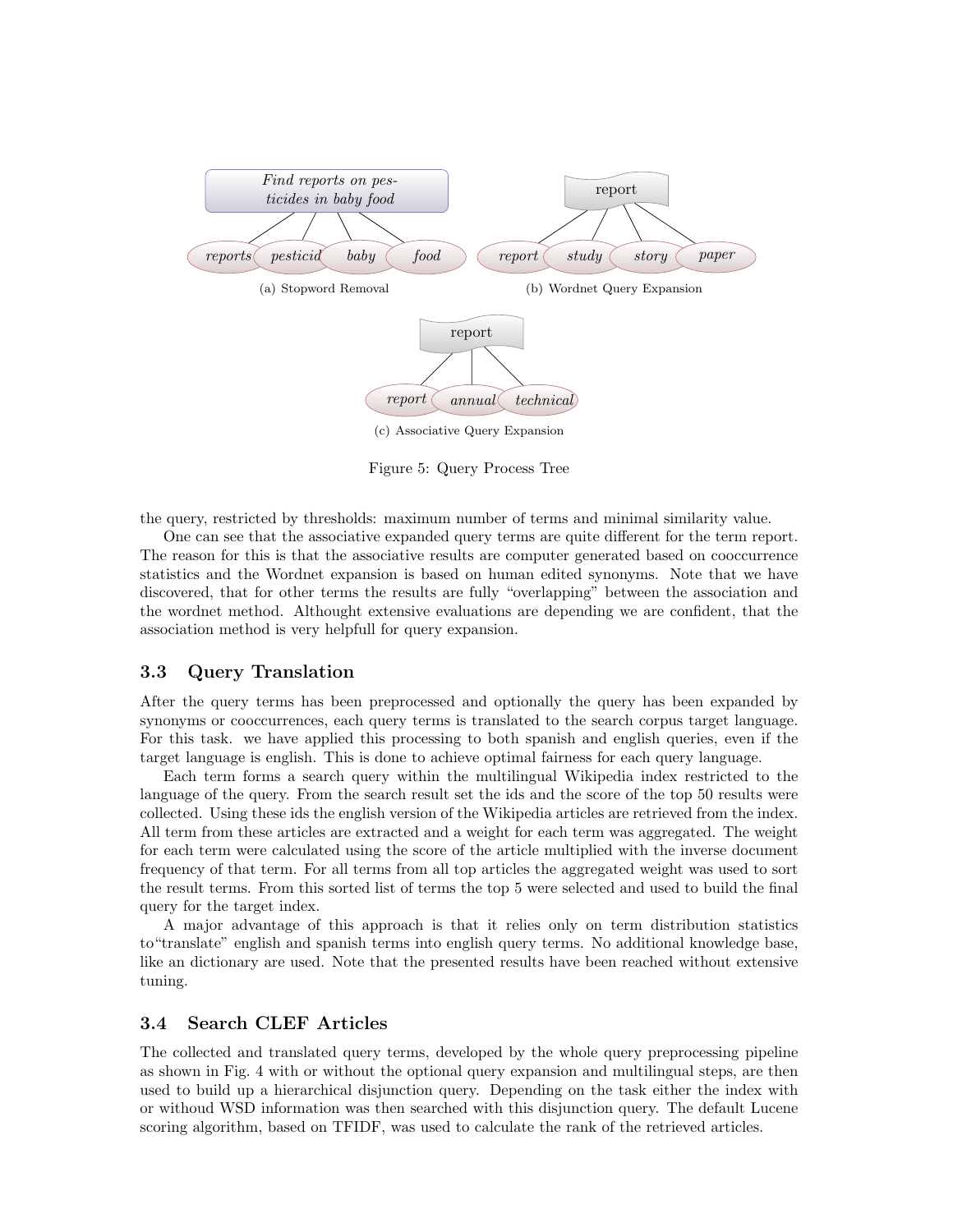## 4 Experiments and Results

As one of our best system configuration we have applied at the CLEF 2008 Robust Task the Associative Pipeline as shown in Fig. 6(a). For this pipeline we used the associative query expansion modul, the english Wikipedia translation modul. The query terms developed by this process haven then been applied as disjunct query terms to the CLEF Plain Index with the results shown in Fig. 6(b). As mandatory by the task we also have applied the WSD Version of this run with the pipeline shown in Fig. 7(a) and the results shown in Fig. 7.



Figure 6: Associative Retrieval without WSD

Based on the original system implementation we haven't been able to successfully apply WSD information. Although the results are slightly better for a number of queries, we have not been able to show a statistically significant improvement.



Figure 7: Associative Retrieval with WSD

Motivated by the fact that our system failes by a hight number of queries we tried to figure out whats the reason for this. We have identified a bug in our system in the preprocessing pipeline of the Wikipedia Index, which we have fixed for later runs. Deflated by the suboptimal results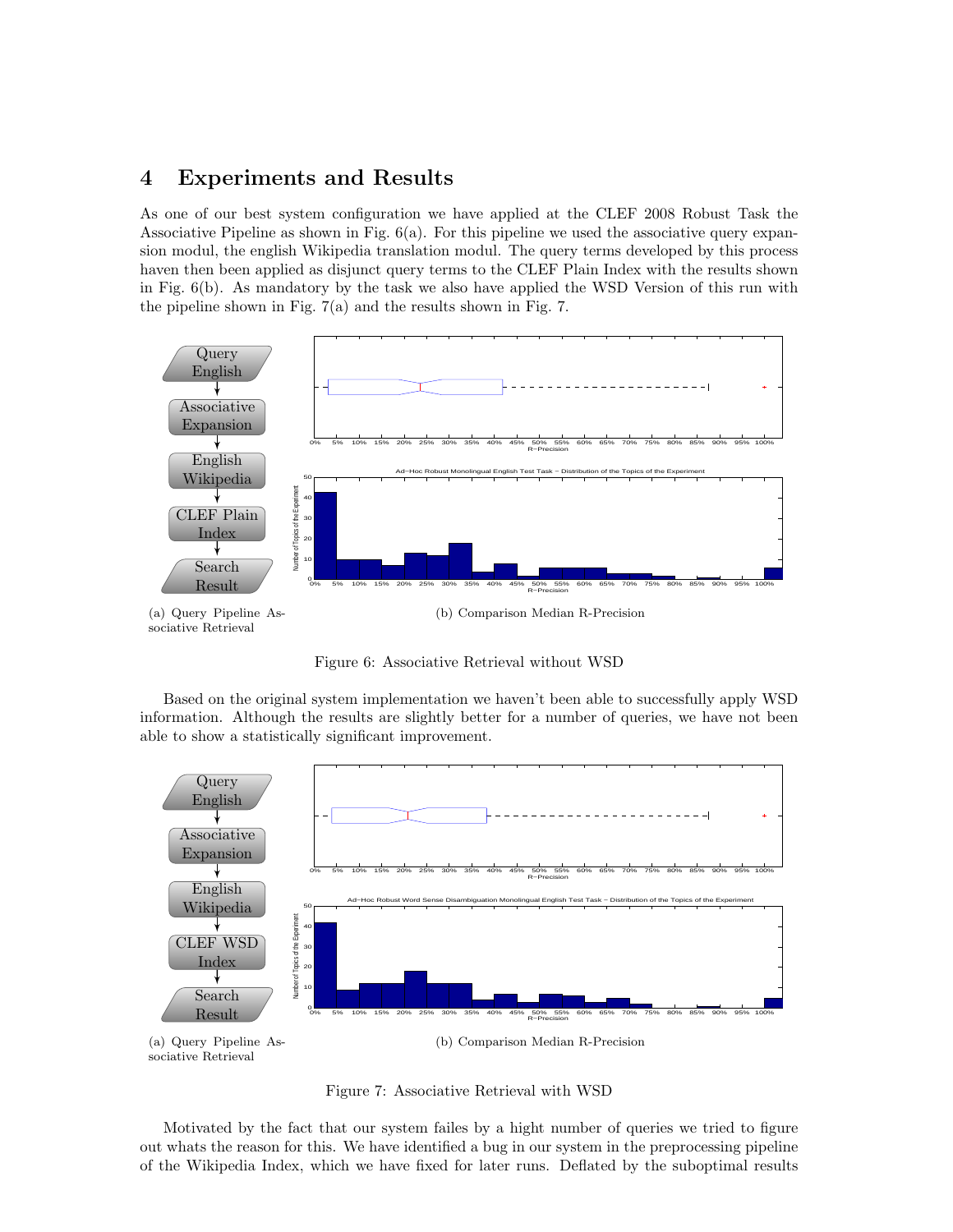we also evaluated the impact of the methodology of beeing fair to every language. As shown in Fig. 8(a) started to evaluate the impact of the earlier noted bug in our implementation. Without the improvements we lost about 6 to 7 percentage precision for our Wikipedia methodology in comparance to "direct" retrieval without the Wikipedia normalisation. Unfortunately, the impact of the parsing problem biased our applied result significantly. The improved system is now about 2 to 3 percentage points worse than the "direct" retrieval baseline, and therefore we know that our system can perform significantly better. One can see in Fig. 8(b) our system now performs always better than the earlier version, what makes us confident that will be able to resolve the remaining difference, or in other words the costs for the methodology will be insignificant.



Figure 8: Improved Results

### 4.1 Evaluation of the Crosslanguage Methodology

The central point in our methodology is that the system is able to do fair cross language retrieval. Therefore we have evaluated the system performance on spanish queries. For this test we have used the pipeline shown in Fig. 9(a) with Wordnet Query Expansion and the Spanish Wikipedia and Plain CLEF Index. The performance of the retrieval task is shown in Fig. 9(b). Again the "optimal" performance of the system is the "direct" english method WN Min.EN.

The crosslanguage retrieval performance is shown in this Figure as WN Plain.ES. One can see that this crosslingual system performance ist nearly the same as the WN Plain.EN monolingual performance, from which one can derive, that our system is, as intended, also competitive for the crosslingual case.

## 5 Conclusion

In this working note we have outlined our retrieval system for fair crosslanguage retrieval. Although we have applied only on the monolingual task we have been able to show, that our system perform as good as for the monolingual task in the crosslingual setup. Further we have shown that this fairness condition is not a major constraint. For the applied results we have not been able to show a significant improvement for the retrieval task when using word sense disambiguation information. The reason for this is probably, that the system is still not optimal for the retrieval task without WSD so the expected improvement through WSD might be lost by still undiscovered systematical faults of the system.

One of our next steps will be a deeper analysis of a number of Wikipedia articles as cooccurrence corpus. Although we have already looked up a number of articles we have not been able to develop